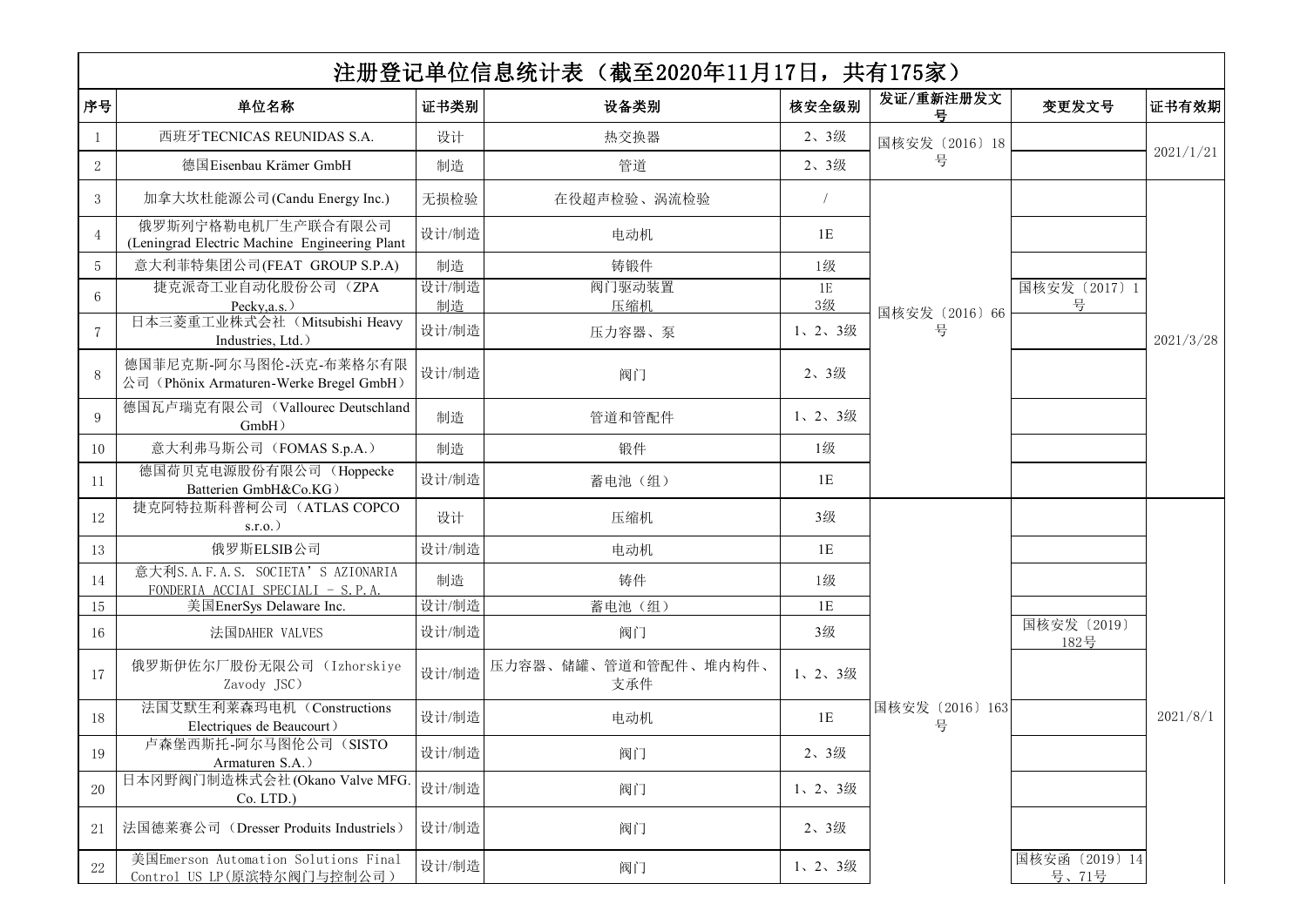| 23       | 美国克瑞公司 (Crane Nuclear, Inc.)                   | 设计/制造     | 阀门     | 1、2、3级        |                      | 国核安发 (2017)<br>146号、国核安发〔<br>2018) 280号 |           |
|----------|------------------------------------------------|-----------|--------|---------------|----------------------|-----------------------------------------|-----------|
| 24       | 英国罗托克控制有限公司 (Rotork Controls<br>Limited)       | 设计/制造     | 阀门驱动装置 | $1\mathrm{E}$ |                      |                                         |           |
| $25\,$   | 法国联合锻件公司 (L'UNION DES<br><b>FORGERONS</b> )    | 制造        | 铸锻件    | 1级            | 国核安发 (2016) 245<br>号 |                                         | 2021/10/9 |
| 26       | 法国奥伯杜瓦公司 (AUBERT & DUVAL)                      | 制造        | 铸锻件    | 1级            |                      |                                         |           |
| 27       | 美国约瑟夫·欧特公司(Joseph Oat<br>Corporation)          | 设计/制造     | 热交换器   | 1、2、3级        |                      |                                         |           |
| 28       | 美国ZETEC, Inc.                                  | 无损检验      | 涡流检验   |               |                      |                                         |           |
| $\rm 29$ | 瑞典Habia Cable AB                               | 设计/制造     | 电缆     | $1\mathrm{E}$ |                      |                                         |           |
| 30       | 鲁奇(瑞士) 泵业有限公司 (Rütschi Fluid<br>AG)            | 设计/制造     | 泵      | 3级            | 国核安发 (2017) 1号       |                                         | 2022/1/5  |
| 31       | 法国THERMOCOAX SAS                               | 设计/制造     | 传感器、电缆 | 1E            |                      | 国核安发 (2019)<br>182号                     |           |
| $32\,$   | 法国JEUMONT Electric                             | 设计/制造     | 电动机    | 1E            |                      |                                         |           |
| $33\,$   | 西班牙Instalaciones Inabensa S.A.                 | 设计/制造     | 仪控系统机柜 | $1\mathrm{E}$ |                      |                                         |           |
| 34       | 美国Fluid Components International               | 设计/制造     | 传感器    | $1\mathrm{E}$ |                      |                                         |           |
| $35\,$   | 法国NFM技术公司 (NFM TECHNOLOGIES)                   | 制造        | 支承件、闸门 | 1、2、3级        |                      |                                         |           |
| 36       | 法国SETFORGE La Clayette                         | 制造        | 铸锻件    | 1级            | 国核安发 (2017) 27       |                                         |           |
| 37       | 法国SPECIAL BRIDES SERVICE                       | 制造        | 铸锻件、法兰 | 1、2、3级        | 号                    |                                         | 2022/2/7  |
| $38\,$   | 德国Edelstahl Rosswag GmbH                       | 制造        | 铸锻件    | 1级            |                      |                                         |           |
| 39       | 奥地利Schoeller-Bleckmann Edelstahlrohr GmbH      | 制造        | 管道和管配件 | 1、2、3级        |                      | 国核安发 (2018)<br>280号                     |           |
| 40       | 美国BRADKEN-ATLAS LIMITED<br>PARTNERSHIP         | 制造        | 铸锻件    | 1级            | 国核安发 (2017) 43<br>号  |                                         | 2022/3/6  |
| 41       | 德国PRYSMIAN Kabel und Systeme GmbH              | 设计/制造     | 电缆     | 1E            |                      |                                         |           |
| 42       | 法国FORGITAL FMDL SAS                            | 制造        | 铸锻件    | 1级            |                      |                                         |           |
| 43       | 意大利SIDERFORGEROSSI GROUP S.p.A.                | 制造        | 铸锻件    | 1级            | 国核安发 (2017) 104      |                                         | 2022/6/1  |
| 44       | 乌克兰Private Joint-Stock Company "ELOX<br>PLANT" | 设计/制造     | 电气贯穿件  | 1E            | 뮹                    |                                         |           |
| 45       | 美国HOLTEC INTERNATIONAL                         | 设计/制<br>泩 | 热交换器   | 1、2、3级        | 国核安发 (2017) 129      |                                         |           |
| 46       | 意大利FRANCHINI ACCIAI S.p.A.                     | 制造        | 管道     | 2、3级          | 号                    |                                         | 2022/6/27 |
|          |                                                |           |        |               |                      |                                         |           |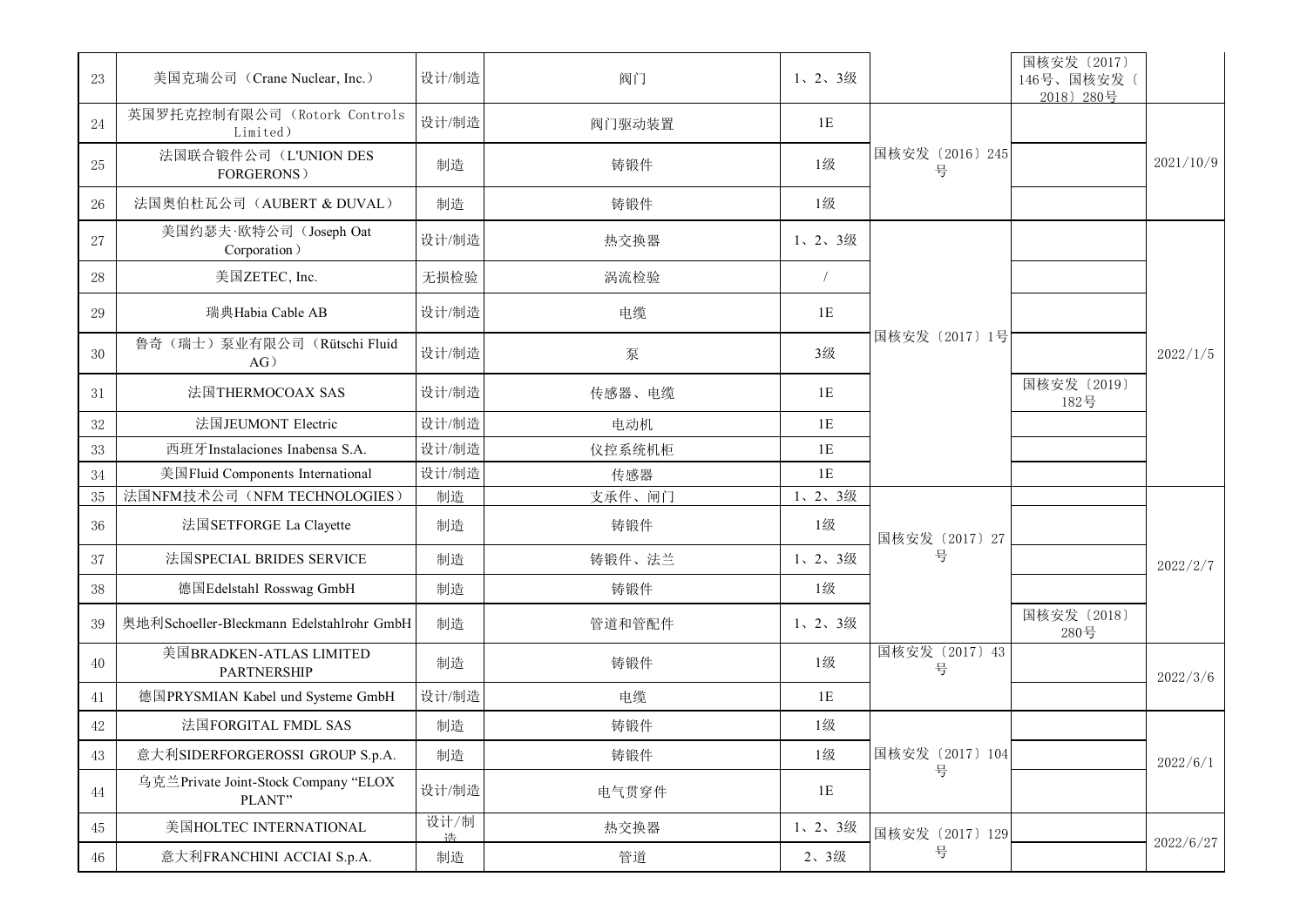| 47     | 瑞士Gutor Electronic LLC                                                                    | 设计/制造 | 电源设备             | $1\mathrm{E}$        | 国核安发 (2017) 146<br>戸. | 2022/7/18  |
|--------|-------------------------------------------------------------------------------------------|-------|------------------|----------------------|-----------------------|------------|
| 48     | 美国Sandvik, Inc. (原美国Sandvik Materials<br>Technology)                                      | 制造    | 管道和管配件           | 1、2级                 |                       |            |
| 49     | 美国Valcor Engineering Corporation                                                          | 设计/制造 | 阀门               | 1、2、3级               | 国核安发 (2017) 225<br>뮥  | 2022/9/19  |
| 50     | 美国Jorgensen Forge Corporation                                                             | 制造    | 铸锻件              | 1级                   |                       |            |
| 51     | 美国Curtiss-Wright Flow Control Corporation                                                 | 设计/制造 | 阀门               | 1、2、3级               | 国核安发 (2017) 332<br>뮥  | 2022/11/20 |
| 52     | 德国Benning Elektrotechnik und Elektronik<br>GmbH&CO.KG                                     | 设计/制造 | 电源设备             | 1E                   |                       |            |
| 53     | 法国EnerSys S.A.R.L.                                                                        | 设计/制造 | 电源设备             | $1\mathrm{E}$        |                       |            |
| $54\,$ | 法国Intercontrole                                                                           | 无损检验  | 超声检验、涡流检验        | $\sqrt{ }$           | 国核安发 (2018) 58<br>号   | 2023/2/24  |
| 55     | 加拿大Patriot Forge Co.                                                                      | 制造    | 铸锻件              | 1级                   |                       |            |
| 56     | 美国SPX FOLW US,LLC                                                                         | 设计/制造 | 阀门               | 1级                   |                       |            |
| 57     | 德国AEG Power Solutions GmbH                                                                | 设计/制造 | 电源设备             | 1E                   | 国核安发 (2018) 88<br>号   |            |
| 58     | 美国MetalTek International, Inc.                                                            | 制造    | 铸锻件              | 1级                   |                       |            |
| 59     | 俄罗斯Joint Stock Company "Central Design<br>Bureau of Machine Building"中央机器设计制造 设计/制造<br>局  |       | 泵<br>热交换器<br>支承件 | 1、2、3级<br>3级<br>2、3级 |                       | 2023/4/4   |
| 60     | 美国Scot Forge Company                                                                      | 制造    | 铸锻件              | 1级                   |                       |            |
| 61     | 罗马尼亚VILMAR S.A.                                                                           | 制造    | 铸锻件              | 1级                   |                       |            |
| 62     | 法国GE Energy Power Gonversion France                                                       | 设计/制造 | 电动机              | 1E                   | 国核安发 (2018) 143       | 2023/5/15  |
| 63     | 乌克兰Public JOINT-STOCK COMPANY<br>"NASOSENERGOMASH Pump & Power<br>Engineering Works Sumy" | 设计/制造 | 泵                | 2、3级                 | 号                     |            |
| 64     | 德国Schroeder Valves GmbH & Co.KG                                                           | 设计/制造 | 阀门               | 2、3级                 |                       |            |
| 65     | 美国Meggitt Safety Systems, Inc.                                                            | 设计/制造 | 电缆               | $1\mathrm{E}$        | 国核安发 (2018) 205       | 2023/8/13  |
| 66     | 法国ARCYS                                                                                   | 设计/制造 | 传感器              | 1E                   | 号                     |            |
| 67     | 美国WEED Instrument Company Inc.                                                            | 设计    | 传感器              | 1E                   |                       |            |
| 68     | 俄罗斯EZAN                                                                                   | 制造    | 仪控系统机柜           | 1E                   |                       |            |
| 69     | 法国GASCARD MARTIN-PROST S.A.S.                                                             | 制造    | 铸锻件              | 1级                   | 国核安发 (2018) 280       |            |
| 70     | 加拿大Mirion Technologies (IST Canada)<br>Inc.                                               | 设计/制造 | 传感器              | 1E                   | 号                     | 2023/10/19 |
| 71     | 美国Mirion Technologies (IST)<br>Corporation                                                | 设计/制造 | 传感器              | 1E                   |                       |            |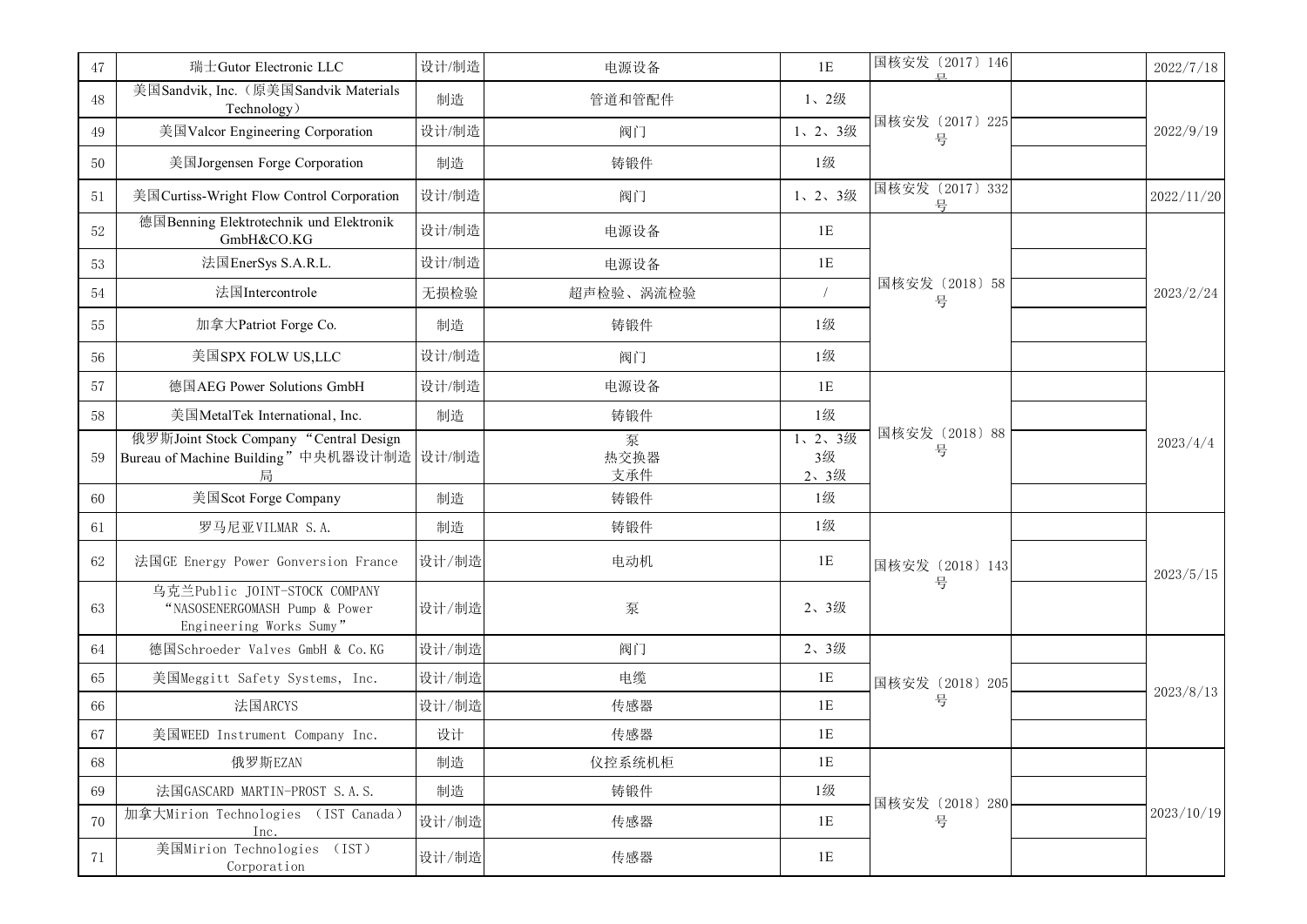| 72       | 德国KROHNE Messtechnik GmbH                                      | 设计/制造 | 传感器                         | 1E            |                                    |                     |            |
|----------|----------------------------------------------------------------|-------|-----------------------------|---------------|------------------------------------|---------------------|------------|
| 73       | 俄罗斯 Joint Stock Company<br>"Atommashexport"                    | 设计/制造 | 热交换器、阀门、支承件、闸门、机械贯穿件<br>、储罐 | 1、2、3级        | 国核安发 (2018) 340<br>륙               |                     |            |
| 74       | 德国 Konsortium IBB GmbH & MLP<br>Prozessleittechnik GmbH Berlin | 设计/制造 | 仪控系统机柜                      | 1E            |                                    |                     | 2023/12/29 |
| 75       | 法国SOCIETE SEINE ET MARNAISE DE FORGE ET<br>D' OUTILLAGE        | 制造    | 铸锻件                         | 1级            |                                    |                     |            |
| 76       | 俄罗斯OMZ-Special Steels LLC                                      | 制造    | 铸锻件                         | 1级            |                                    |                     |            |
| 77       | 俄罗斯核阀门工艺设计院 (PKTI 《<br>Atomarmproekt》)                         | 设计    | 阀门                          | 2、3级          |                                    |                     |            |
| 78       | 英国Delta Mobrey Ltd. (原Delta Cotrols<br>$Ltd.$ )                | 设计/制造 | 传感器                         | 1E级           | 国核安发 (2019) 27 国核安函 (2019) 51<br>뮹 | 号                   | 2024/2/12  |
| 79       | 法国Fuji Electric France SAS                                     | 制造    | 传感器                         | 1E级           |                                    |                     |            |
| 80       | 日本TOA Valve Engineering Inc.                                   | 设计/制造 | 阀门                          | 1、2、3级        |                                    |                     |            |
| 81       | 法国SEGAULT S.A.S.                                               | 设计/制造 | 阀门                          | 1、2、3级        |                                    |                     |            |
| 82       | 法国VELAN S.A.S.                                                 | 设计/制造 | 阀门                          | 1、2、3级        |                                    |                     |            |
| 83       | 法国HOUDEC INNOVATION S.A.S.                                     | 设计/制造 | 传感器                         | 1E级           | 国核安发 (2019) 41<br>号                |                     | 2024/3/8   |
| 84       | 法国Photonis France S.A.S.                                       | 设计/制造 | 传感器                         | 1E级           |                                    | 国核安发 (2020) 98<br>号 |            |
| 85       | 美国Westinghouse Electric Company, LLC                           | 设计/制造 | 部分核安全机械、电气设备                | 1、2、3级<br>1E级 |                                    |                     |            |
| 86       | 美国Flowserve Corporation                                        | 设计/制造 | 阀门                          | 1、2、3级        |                                    |                     |            |
| 87       | 法国DAHER VALVES                                                 | 设计/制造 | 阀门                          | 1、2、3级        |                                    |                     |            |
| 88       | 意大利TECTUBI RACCORDI S.p.A.                                     | 制造    | 管道和管配件                      | 1、2、3级        |                                    |                     |            |
| 89       | 法国Emerson Process Management S.A.S                             | 设计/制造 | 阀门                          | 1、2、3级        |                                    |                     |            |
| 90       | 法国BERNARD CONTROLS S.A.                                        | 设计/制造 | 阀门电动装置                      | 1E级           |                                    |                     |            |
| 91       | 法国Pyro-Controle                                                | 设计/制造 | 传感器                         | 1E级           |                                    |                     |            |
| 92       | 美国Rosemount Nuclear Instruments, Inc.                          | 设计/制造 | 传感器                         | 1E级           |                                    |                     |            |
| 93       | 俄罗斯Research Enterprise INKOR Limited 设计/制造                     |       | 传感器、仪控系统机柜                  | 1E级           | 国核安发 (2019) 42<br>号                |                     | 2024/3/13  |
| 94       | 俄罗斯POZIT JSC                                                   | 设计/制造 | 传感器                         | 1E级           |                                    |                     |            |
| $\rm 95$ | 法国VALINOX NUCLEAIRE                                            | 制造    | 管道和管配件                      | 1、2、3级        |                                    |                     |            |
| 96       | 德国LISEGA SE                                                    | 设计/制造 | 支承件                         | 1、2、3级        |                                    |                     |            |
| 97       | 德国Framatome GmbH                                               | 设计/制造 | 部分核安全机械、电气设备                | 1、2、3级<br>1E级 |                                    |                     |            |
| $98\,$   | 法国SOCIETE DES USINES QUIRI ET CIE                              | 设计/制造 | 支撑件                         | 1、2、3级        |                                    |                     |            |
| 99       | 法国Rolls-Royce Civil Nuclear SAS                                | 设计/制造 | 传感器、仪控系统机柜                  | 1E级           |                                    |                     |            |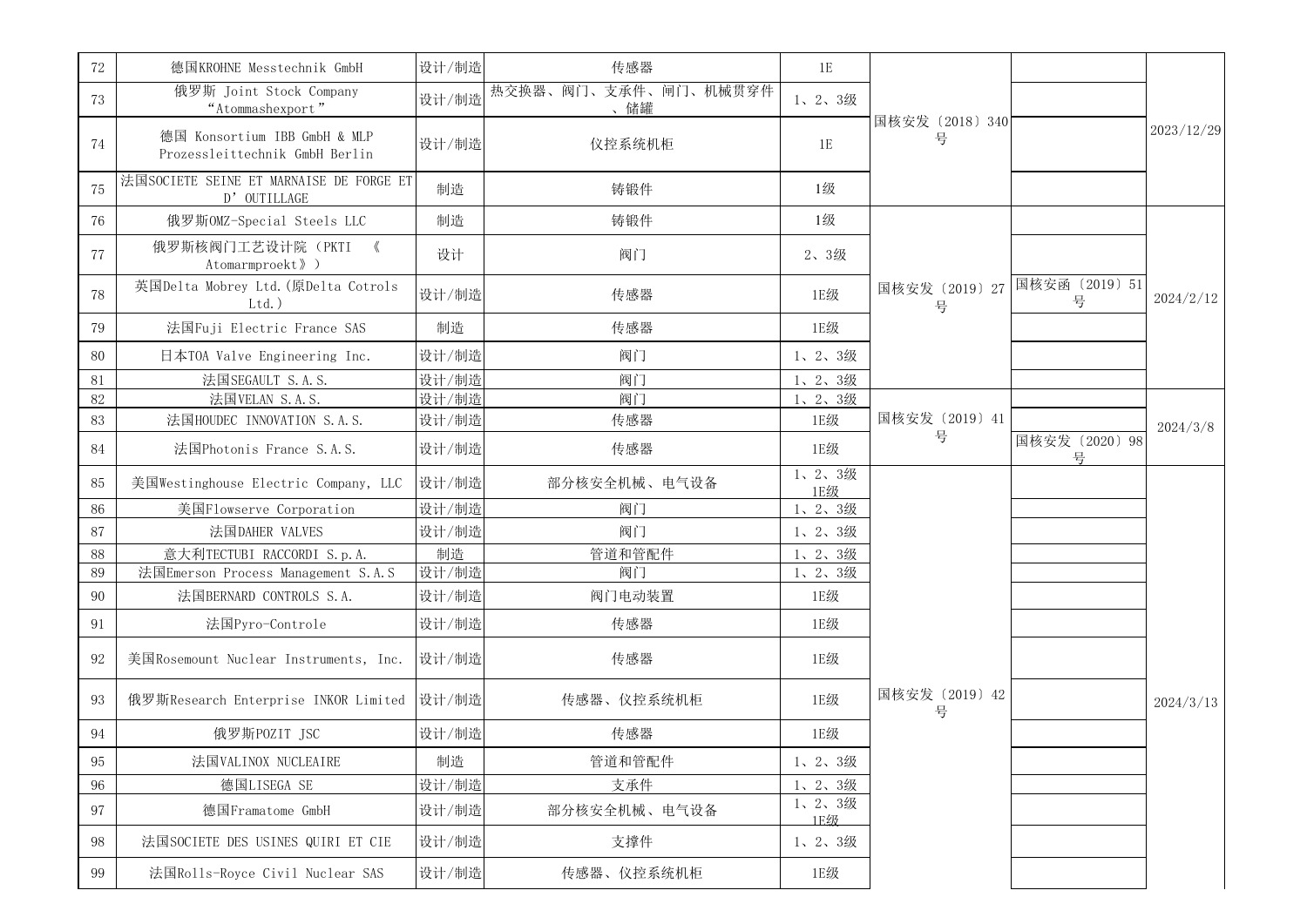| 100     | 德国KSB SE & Co. KGaA                                | 设计/制造       | 泵、阀门、热交换器                        | 1、2、3级<br>1、2、3级<br>1级 |                      | 国核安函 (2019) 71<br>号 |           |
|---------|----------------------------------------------------|-------------|----------------------------------|------------------------|----------------------|---------------------|-----------|
| 101     | 法国NEXANS FRANCE                                    | 设计/制        | 电缆                               | 1E级                    |                      |                     |           |
| 102     | 德国MTU Friedrichshafen GmbH                         | 设计/制        | 应急柴油发电机组                         | 1E级                    |                      |                     |           |
| 103     | 俄罗斯PJSC 《Machine-Building Plant "ZiO-<br>Podolsk") | 设计/制<br>造   | 储罐、热交换器、管道、支承件                   | 2、3级/1、2<br>、3级        |                      |                     |           |
| 104     | 瑞典 Alfa Laval Lund AB                              | 设计/制<br>3升: | 热交换器                             | 3级                     | 国核安发 (2019) 102      |                     |           |
| 105     | 美国Fisher Controls International LLC                | 设计/制        | 阀门                               | 1、2、3级                 | 륙                    |                     | 2024/4/27 |
| 106     | 日本三菱电机株式会社                                         | 设计/制<br>土   | 机柜、电动机                           | 1E级                    |                      |                     |           |
| 107     | 日本The Japan Steel Works, Ltd.                      | 制造          | 铸锻件                              | 1级                     |                      |                     |           |
| 108     | 俄罗斯JSC TYAZHMASH                                   | 制造          | 支承件                              | 1、2级                   |                      |                     |           |
| 109     | 法国MIRION Technologies (IST France)                 | 设计/制<br>还   | 电气贯穿件                            | 1E级                    |                      |                     |           |
| 110     | 乌克兰PJSC "ENERGOMASHSPETSSTAL"                      | 制造          | 铸锻件                              | 1级                     |                      |                     |           |
| 111     | 法国KSB S.A.S                                        | 设计/制        | 阀门                               | 2、3级                   |                      |                     |           |
| 112     | 法国Prysmian Cables et Systemes France<br>S. A. S    | 设计/制<br>造   | 电缆                               | 1E级                    | 国核安发 (2019) 121<br>뮥 |                     | 2024/6/3  |
| 113     | 俄罗斯PJSC 《Contour》                                  | 设计/制        | 阀门                               | 2、3级                   |                      |                     |           |
| 114     | 法国Mirion Technologies (MGPI) S.A.                  | 设计/制        | 传感器、仪控系统机构                       | 1E级                    | 国核安发 (2019) 142      |                     |           |
| 115     | 美国WEED Instrument Company Inc.                     | 制造          | 传感器                              | 1E级                    | 륙                    |                     | 2024/6/18 |
| 116     | 俄罗斯JSC "AEM-Technology"                            | 设计/制<br>造   | 锻件、支承件、压力容器、堆内构件、管道和<br>管配件、热交换器 | 1、2、3级                 | 国核安发 (2019) 146<br>号 |                     | 2024/6/28 |
| 117     | 德国AUMA Riester GmbH & Co. KG                       | 设计/制        | 阀门电动装置                           | 1E级                    |                      |                     |           |
| 118     | 奥地利ANDRITZ AG                                      | 设计/制        | 泵、热交换器                           | 1级                     |                      |                     |           |
| 119     | 德国Tyco Electronics Raychem GmbH                    | 设计/制        | 电缆(电缆附件)                         | 1E级                    |                      |                     |           |
| 120     | 德国Wepuko Pahnke GmbH                               | 设计/制<br>还   | 泵                                | 2、3级                   |                      |                     |           |
| 121     | 德国Mirion Technologies (MGPI H&B) GmbH              | 设计/制<br>造   | 传感器、仪控系统机柜                       | 1E级                    |                      |                     |           |
| $122\,$ | 法国Clextral S.A.S                                   | 设计/制<br>浩   | 泵                                | 2级                     |                      |                     |           |
| 123     | 法国Manoir Pitres                                    | 制造          | 铸件、管道和管配件                        | 1级                     |                      |                     |           |
| 124     | 法国Regulation Georgin                               | 设计/制<br>诰   | 传感器                              | 1E级                    | 国核安发 (2019) 171      |                     | 2024/8/13 |
| 125     | 韩国Samshin Limited                                  | 设计/制<br>诰   | 阀门                               | 1、2、3级                 | 号                    |                     |           |
|         |                                                    |             |                                  |                        |                      |                     |           |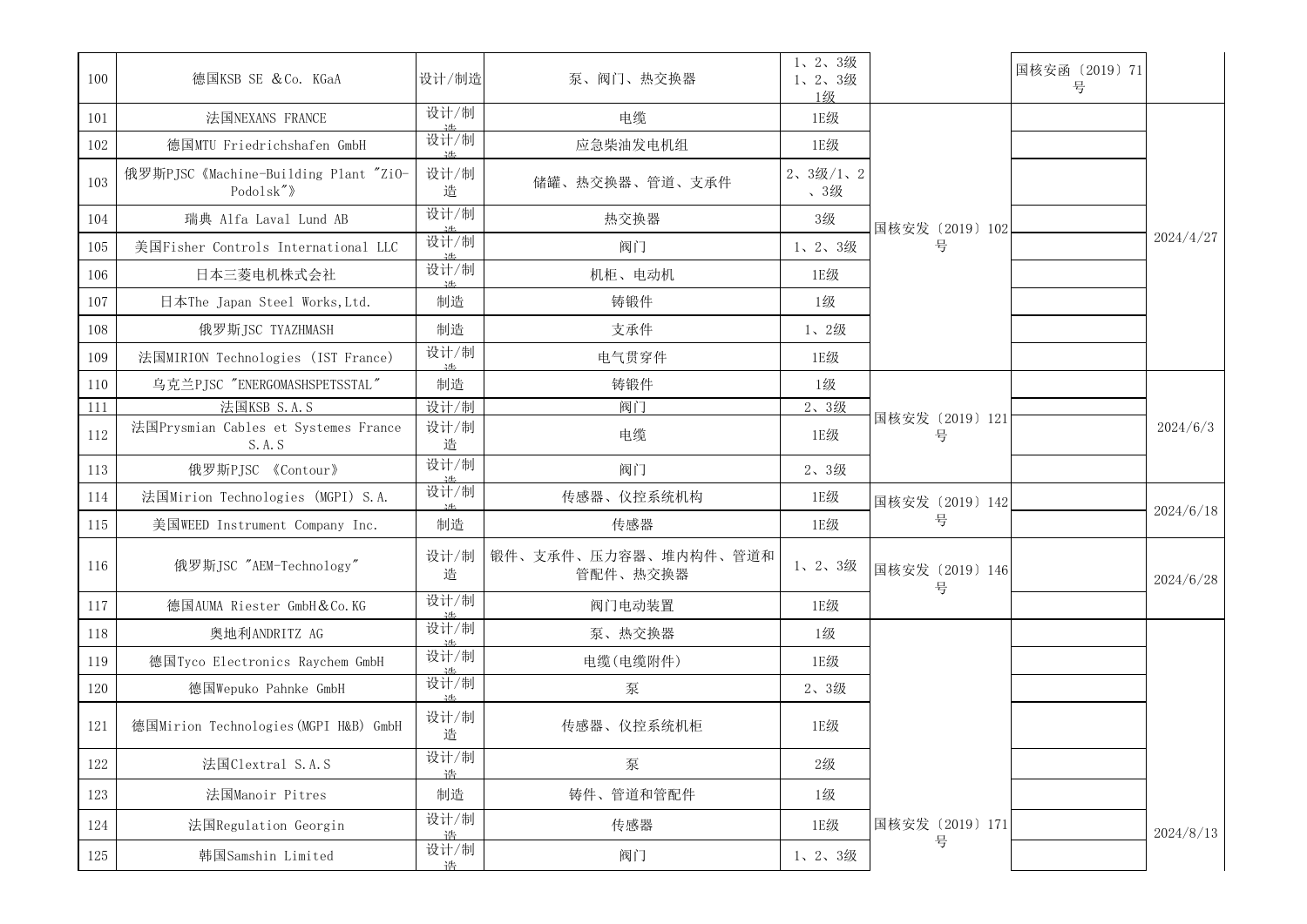| 设计/制<br>日本齿轮工业株式会社<br>阀门电动装置<br>1E级<br>127<br>设计/制<br>德国Armaturenfabrik Franz Schneider<br>128<br>阀门(仪表阀)<br>2、3级<br>诰<br>$GmbH+Co$ . KG<br>设计/制<br>国核安函 (2019) 83<br>法国Trillium Flow Technologies France<br>安全阀<br>129<br>1、2、3级<br>号<br>SAS (原Weir Power & Industrial France)<br>造<br>制造<br>意大利Forge Monchieri S.p.A<br>锻件<br>1级<br>130<br>设计/制<br>仪控系统机柜<br>德国Weidmüller Interface GmbH & Co.KG<br>1E级<br>131<br>造<br>国核安发 (2019) 182<br>设计/制<br>2024/8/23<br>德国KSR Kübler Niveau-Messtechnik GmbH<br>液位计<br>132<br>1E级<br>号<br>造<br>设计/制<br>仪控系统机柜<br>法国2H Energy SAS<br>1E级<br>133<br><b>武</b> 春耳光势久和诱到没久<br>加拿大Laker Energy Products Ltd<br>制造<br>控制棒驱动机构<br>3级<br>134<br>奥地利voestalpine BöHLER Edelstahl GmbH &<br>135<br>制造<br>铸锻件<br>1级<br>Co KG<br>设计/制<br>俄罗斯JSC 《Soyuz-01》 Firm<br>阀门<br>2、3级<br>136<br>光<br>设计/制<br>俄罗斯JSC 《Tambovsky zavod《Komsomolets<br>137<br>热交换器、储罐<br>3级<br>国核安发 (2019) 204<br>» named in honour of N.S. Artemov»<br>造<br>2024/9/12<br>뮥<br>设计/制<br>管道和管配件<br>韩国HY-LOK Corporation<br>2、3级<br>138<br>美国Curtiss-Wright Electro-Mechanical<br>设计/制<br>泵<br>139<br>1级<br>Corporation<br>诰<br>传感器、仪控系统机柜<br>设计/制<br>1E级<br>美国Thermo Gamma-Metrics LLC<br>140<br>设计/制<br>机械通用设备;<br>1、2、3级<br>法国FRAMATOME SAS<br>141<br>设计/制<br>英国Trillium Flow Technologies UK<br>国核安函 (2019) 83<br>阀门<br>2、3级<br>142<br>Limited(原Weir Valves & Controls UK Ltd)<br>诰<br>문<br>设计/制<br>泵<br>法国CLYDE UNION SAS<br>2、3级<br>143<br>设计/制<br>法国FLOWSERVE POMPES SAS<br>泵<br>3级<br>144<br>意大利RingMill S.p.A<br>制造<br>锻件<br>1级<br>国核安发 (2019) 229<br>145<br>2024/11/4<br>륙<br>设计/制<br>俄罗斯LLC "Polesye"<br>储罐、热交换器、机械贯穿件、支承件<br>2、3级<br>146<br>设计/制<br>俄罗斯JSC "SNIIP-SYSTEMATOM"<br>传感器、仪控系统机柜<br>1E级<br>147<br>设计/制<br>加拿大Thorburn Flex Inc.<br>波纹管、膨胀节<br>148<br>2、3级<br>造<br>设计/制<br>应急柴油发电机组<br>韩国Hyundai Heavy Industries Co., Ltd.<br>1E级<br>149<br>造<br>管道和管配件、管道支承件、法兰、波纹管、<br>设计/制<br>俄罗斯LLC "Belenergomash-BZEM"<br>2、3级<br>150<br>膨胀共 | 126 | 美国Swagelok Company | 设计/制<br>浩 | 管道和管配件 | 1、2、3级 |  |  |
|---------------------------------------------------------------------------------------------------------------------------------------------------------------------------------------------------------------------------------------------------------------------------------------------------------------------------------------------------------------------------------------------------------------------------------------------------------------------------------------------------------------------------------------------------------------------------------------------------------------------------------------------------------------------------------------------------------------------------------------------------------------------------------------------------------------------------------------------------------------------------------------------------------------------------------------------------------------------------------------------------------------------------------------------------------------------------------------------------------------------------------------------------------------------------------------------------------------------------------------------------------------------------------------------------------------------------------------------------------------------------------------------------------------------------------------------------------------------------------------------------------------------------------------------------------------------------------------------------------------------------------------------------------------------------------------------------------------------------------------------------------------------------------------------------------------------------------------------------------------------------------------------------------------------------------------------------------|-----|--------------------|-----------|--------|--------|--|--|
|                                                                                                                                                                                                                                                                                                                                                                                                                                                                                                                                                                                                                                                                                                                                                                                                                                                                                                                                                                                                                                                                                                                                                                                                                                                                                                                                                                                                                                                                                                                                                                                                                                                                                                                                                                                                                                                                                                                                                         |     |                    |           |        |        |  |  |
|                                                                                                                                                                                                                                                                                                                                                                                                                                                                                                                                                                                                                                                                                                                                                                                                                                                                                                                                                                                                                                                                                                                                                                                                                                                                                                                                                                                                                                                                                                                                                                                                                                                                                                                                                                                                                                                                                                                                                         |     |                    |           |        |        |  |  |
|                                                                                                                                                                                                                                                                                                                                                                                                                                                                                                                                                                                                                                                                                                                                                                                                                                                                                                                                                                                                                                                                                                                                                                                                                                                                                                                                                                                                                                                                                                                                                                                                                                                                                                                                                                                                                                                                                                                                                         |     |                    |           |        |        |  |  |
|                                                                                                                                                                                                                                                                                                                                                                                                                                                                                                                                                                                                                                                                                                                                                                                                                                                                                                                                                                                                                                                                                                                                                                                                                                                                                                                                                                                                                                                                                                                                                                                                                                                                                                                                                                                                                                                                                                                                                         |     |                    |           |        |        |  |  |
|                                                                                                                                                                                                                                                                                                                                                                                                                                                                                                                                                                                                                                                                                                                                                                                                                                                                                                                                                                                                                                                                                                                                                                                                                                                                                                                                                                                                                                                                                                                                                                                                                                                                                                                                                                                                                                                                                                                                                         |     |                    |           |        |        |  |  |
|                                                                                                                                                                                                                                                                                                                                                                                                                                                                                                                                                                                                                                                                                                                                                                                                                                                                                                                                                                                                                                                                                                                                                                                                                                                                                                                                                                                                                                                                                                                                                                                                                                                                                                                                                                                                                                                                                                                                                         |     |                    |           |        |        |  |  |
|                                                                                                                                                                                                                                                                                                                                                                                                                                                                                                                                                                                                                                                                                                                                                                                                                                                                                                                                                                                                                                                                                                                                                                                                                                                                                                                                                                                                                                                                                                                                                                                                                                                                                                                                                                                                                                                                                                                                                         |     |                    |           |        |        |  |  |
|                                                                                                                                                                                                                                                                                                                                                                                                                                                                                                                                                                                                                                                                                                                                                                                                                                                                                                                                                                                                                                                                                                                                                                                                                                                                                                                                                                                                                                                                                                                                                                                                                                                                                                                                                                                                                                                                                                                                                         |     |                    |           |        |        |  |  |
|                                                                                                                                                                                                                                                                                                                                                                                                                                                                                                                                                                                                                                                                                                                                                                                                                                                                                                                                                                                                                                                                                                                                                                                                                                                                                                                                                                                                                                                                                                                                                                                                                                                                                                                                                                                                                                                                                                                                                         |     |                    |           |        |        |  |  |
|                                                                                                                                                                                                                                                                                                                                                                                                                                                                                                                                                                                                                                                                                                                                                                                                                                                                                                                                                                                                                                                                                                                                                                                                                                                                                                                                                                                                                                                                                                                                                                                                                                                                                                                                                                                                                                                                                                                                                         |     |                    |           |        |        |  |  |
|                                                                                                                                                                                                                                                                                                                                                                                                                                                                                                                                                                                                                                                                                                                                                                                                                                                                                                                                                                                                                                                                                                                                                                                                                                                                                                                                                                                                                                                                                                                                                                                                                                                                                                                                                                                                                                                                                                                                                         |     |                    |           |        |        |  |  |
|                                                                                                                                                                                                                                                                                                                                                                                                                                                                                                                                                                                                                                                                                                                                                                                                                                                                                                                                                                                                                                                                                                                                                                                                                                                                                                                                                                                                                                                                                                                                                                                                                                                                                                                                                                                                                                                                                                                                                         |     |                    |           |        |        |  |  |
|                                                                                                                                                                                                                                                                                                                                                                                                                                                                                                                                                                                                                                                                                                                                                                                                                                                                                                                                                                                                                                                                                                                                                                                                                                                                                                                                                                                                                                                                                                                                                                                                                                                                                                                                                                                                                                                                                                                                                         |     |                    |           |        |        |  |  |
|                                                                                                                                                                                                                                                                                                                                                                                                                                                                                                                                                                                                                                                                                                                                                                                                                                                                                                                                                                                                                                                                                                                                                                                                                                                                                                                                                                                                                                                                                                                                                                                                                                                                                                                                                                                                                                                                                                                                                         |     |                    |           |        |        |  |  |
|                                                                                                                                                                                                                                                                                                                                                                                                                                                                                                                                                                                                                                                                                                                                                                                                                                                                                                                                                                                                                                                                                                                                                                                                                                                                                                                                                                                                                                                                                                                                                                                                                                                                                                                                                                                                                                                                                                                                                         |     |                    |           |        |        |  |  |
|                                                                                                                                                                                                                                                                                                                                                                                                                                                                                                                                                                                                                                                                                                                                                                                                                                                                                                                                                                                                                                                                                                                                                                                                                                                                                                                                                                                                                                                                                                                                                                                                                                                                                                                                                                                                                                                                                                                                                         |     |                    |           |        |        |  |  |
|                                                                                                                                                                                                                                                                                                                                                                                                                                                                                                                                                                                                                                                                                                                                                                                                                                                                                                                                                                                                                                                                                                                                                                                                                                                                                                                                                                                                                                                                                                                                                                                                                                                                                                                                                                                                                                                                                                                                                         |     |                    |           |        |        |  |  |
|                                                                                                                                                                                                                                                                                                                                                                                                                                                                                                                                                                                                                                                                                                                                                                                                                                                                                                                                                                                                                                                                                                                                                                                                                                                                                                                                                                                                                                                                                                                                                                                                                                                                                                                                                                                                                                                                                                                                                         |     |                    |           |        |        |  |  |
|                                                                                                                                                                                                                                                                                                                                                                                                                                                                                                                                                                                                                                                                                                                                                                                                                                                                                                                                                                                                                                                                                                                                                                                                                                                                                                                                                                                                                                                                                                                                                                                                                                                                                                                                                                                                                                                                                                                                                         |     |                    |           |        |        |  |  |
|                                                                                                                                                                                                                                                                                                                                                                                                                                                                                                                                                                                                                                                                                                                                                                                                                                                                                                                                                                                                                                                                                                                                                                                                                                                                                                                                                                                                                                                                                                                                                                                                                                                                                                                                                                                                                                                                                                                                                         |     |                    |           |        |        |  |  |
|                                                                                                                                                                                                                                                                                                                                                                                                                                                                                                                                                                                                                                                                                                                                                                                                                                                                                                                                                                                                                                                                                                                                                                                                                                                                                                                                                                                                                                                                                                                                                                                                                                                                                                                                                                                                                                                                                                                                                         |     |                    |           |        |        |  |  |
|                                                                                                                                                                                                                                                                                                                                                                                                                                                                                                                                                                                                                                                                                                                                                                                                                                                                                                                                                                                                                                                                                                                                                                                                                                                                                                                                                                                                                                                                                                                                                                                                                                                                                                                                                                                                                                                                                                                                                         |     |                    |           |        |        |  |  |
|                                                                                                                                                                                                                                                                                                                                                                                                                                                                                                                                                                                                                                                                                                                                                                                                                                                                                                                                                                                                                                                                                                                                                                                                                                                                                                                                                                                                                                                                                                                                                                                                                                                                                                                                                                                                                                                                                                                                                         |     |                    |           |        |        |  |  |
|                                                                                                                                                                                                                                                                                                                                                                                                                                                                                                                                                                                                                                                                                                                                                                                                                                                                                                                                                                                                                                                                                                                                                                                                                                                                                                                                                                                                                                                                                                                                                                                                                                                                                                                                                                                                                                                                                                                                                         |     |                    |           |        |        |  |  |